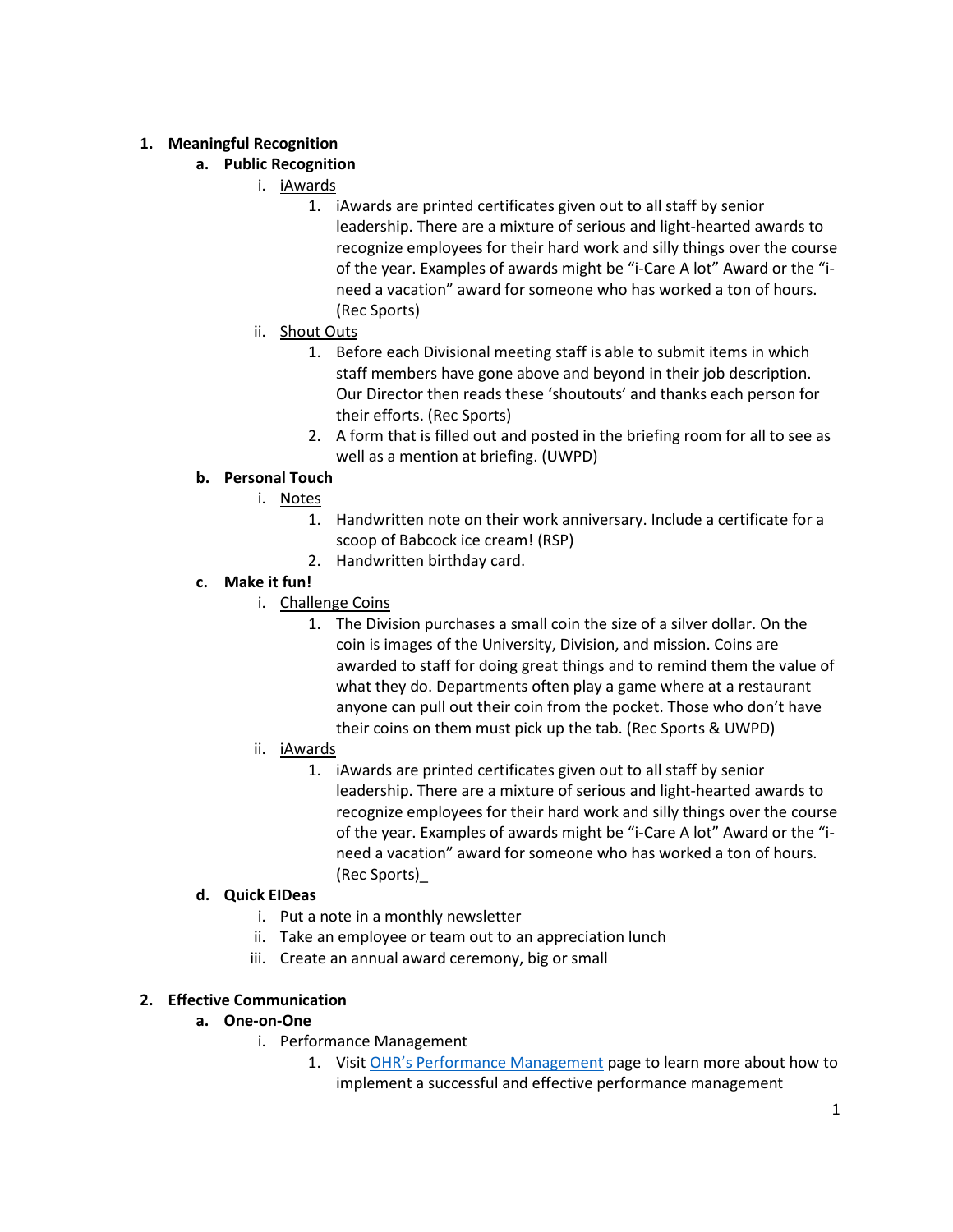program in your unit. Research has shown that effective performance management drives employee behaviors that align with organizational goals and objectives. By clarifying expectations, recognizing high performers, addressing performance issues, and identifying developmental needs, performance management systems can drive improved employee performance.<sup>1</sup> The university is best served when it supports employees to meet their career and professional goals while at the same time maintaining a high-performing workforce. Employees are best served when they receive ongoing feedback on their performance and career growth.

#### **b. Large Group**

- i. Bulletin boards
- ii. Intranet

# **c. Quick EIDeas**

- i. Install a suggestion box
- ii. Distribute a monthly newsletter

# **3. Professional Growth and Development**

# **a. One-time Professional Development Opportunities**

i. OHRD

# **b. Ongoing Initiatives**

- i. Health and wellness initiative
- ii. Annual evaluation

## **c. Quick EIDeas**

- i. Develop an employee program for discounted tuition
- ii. Support employee access to Cultural Linguistic Services

## **4. Recruitment and Retention**

## **a. Find the Best People**

- i. Targeted recruitment
- ii. AIMS Internship Program (Urban League)

# **b. Help Them Succeed**

- i. Onboarding
- ii. Health and wellness initiatives
- **c. Quick EIDeas**
	- i. Diverse screening panels
	- ii. Shorter screening process
	- iii. Mentoring
	- iv. Flex schedules

## **5. Creating an Inclusive and Respectful Environment**

## **a. Breaking Down Barriers**

i. "Coffee with Bob" (informal gathering with leadership)